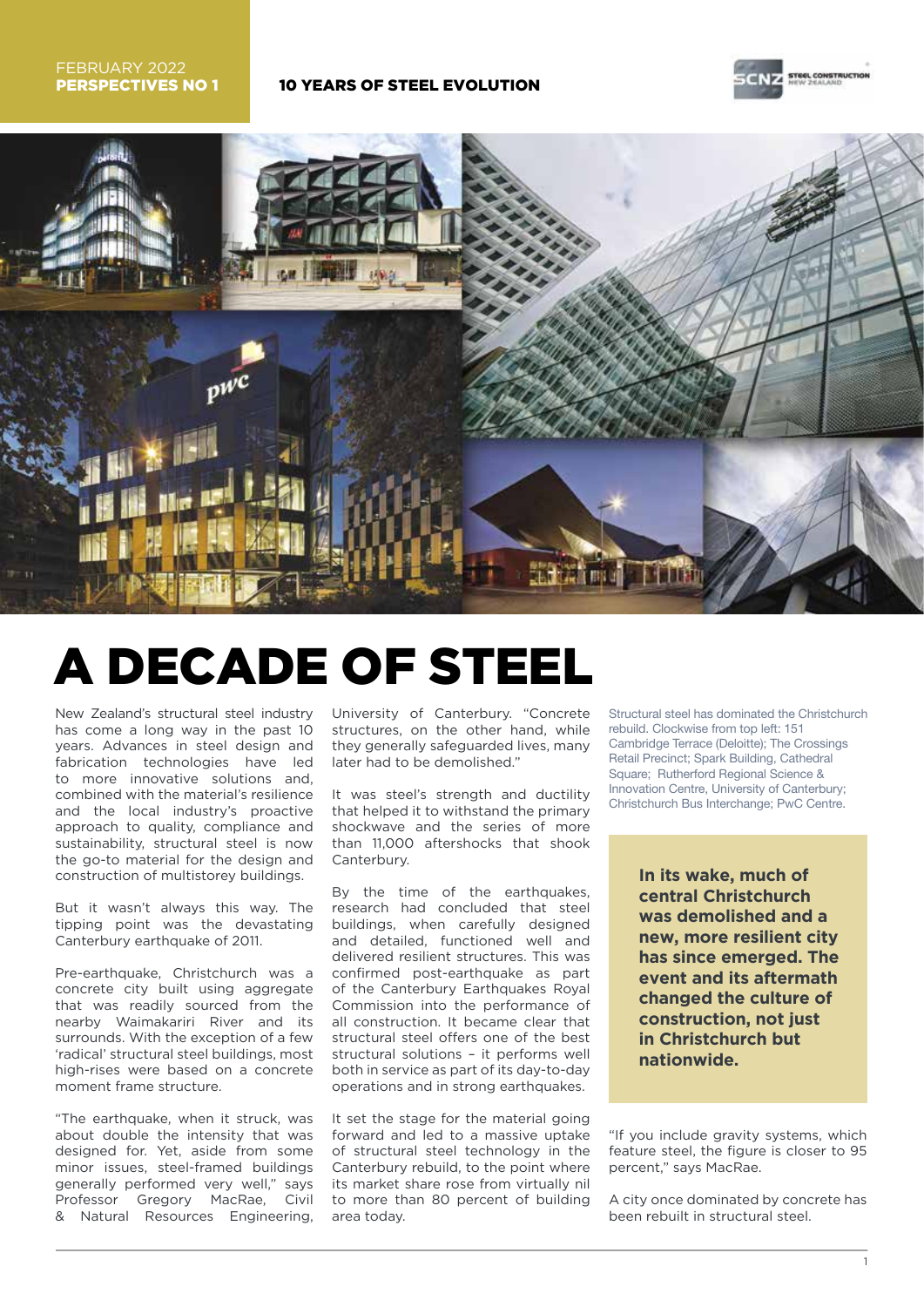## WHY STEEL?

Multiple factors worked together to put steel in pole position to respond to the Christchurch rebuild. As well as steel's proven seismic performance, there were advances in low-damage seismic technology that connect easily to steel structures, the advent of compatible and lightweight flooring systems, and economical new fire design methods. Other factors included steel's low price, light weight and speed of erection.

What's more, says Beca Technical Director Sean Gledhill, structural steel was consistently able to satisfy client design brief requirements for resilience, performance and functionality.

"Its ability to provide clear spans and deliver clear unobstructed space meant it could respond to the form and function of an architectural brief, and it could be used more sparingly due to its strength and stiffness than concrete or timber."

At the time, it allowed buildings to be more rapidly designed and delivered than other materials that were available.

"Steel had a mature supply chain, and fabrication and QA processes. It enabled engineers to quickly and effectively develop and cost solutions for clients," says Gledhill.

Learnings from Christchurch have been applied nationwide. In the past 10 years, other New Zealand centres have seen substantial redevelopment, and much of it has been conceived in structural steel to the point where the material now accounts for 50 percent of the market share nationwide.

"STEEL IS INHERENTLY LIGHTWEIGHT, ALLOWING REDUCED FOUNDATIONS, AND IT PROVIDES A PRACTICAL SEISMIC SOLUTION. AS A RESULT, THERE WAS A CLEAR SHIFT TOWARDS STRUCTURAL STEEL AND THE CHRISTCHURCH CBD IS NOW DOMINATED BY THE RESILIENT MATERIAL ."

SHAWN CUNNINGHAM, NATIONAL ENGINEERING MANAGER, SOUTHBASE **CONSTRUCTION** 



Above: It was steel's strength and ductility that helped the 12-storey HSBC Tower withstand the primary shockwave and the series of more than 11,000 aftershocks that shook Canterbury. It has been described as the safest multilevel building in Christchurch, having incurred no structural damage during the earthquakes, and reoccupation began just three months after the February 22nd 'quake.

Below: Steel has the ability to deliver wide spans and clear unobstructed space. Auckland International Airport's original 1970's terminal was futureproofed with structural steel, allowing the structure to be repurposed and expanded. The new terminal has double the dwelling space without increasing the overall footprint. (Pictured, Auckland International Airport expansion.)

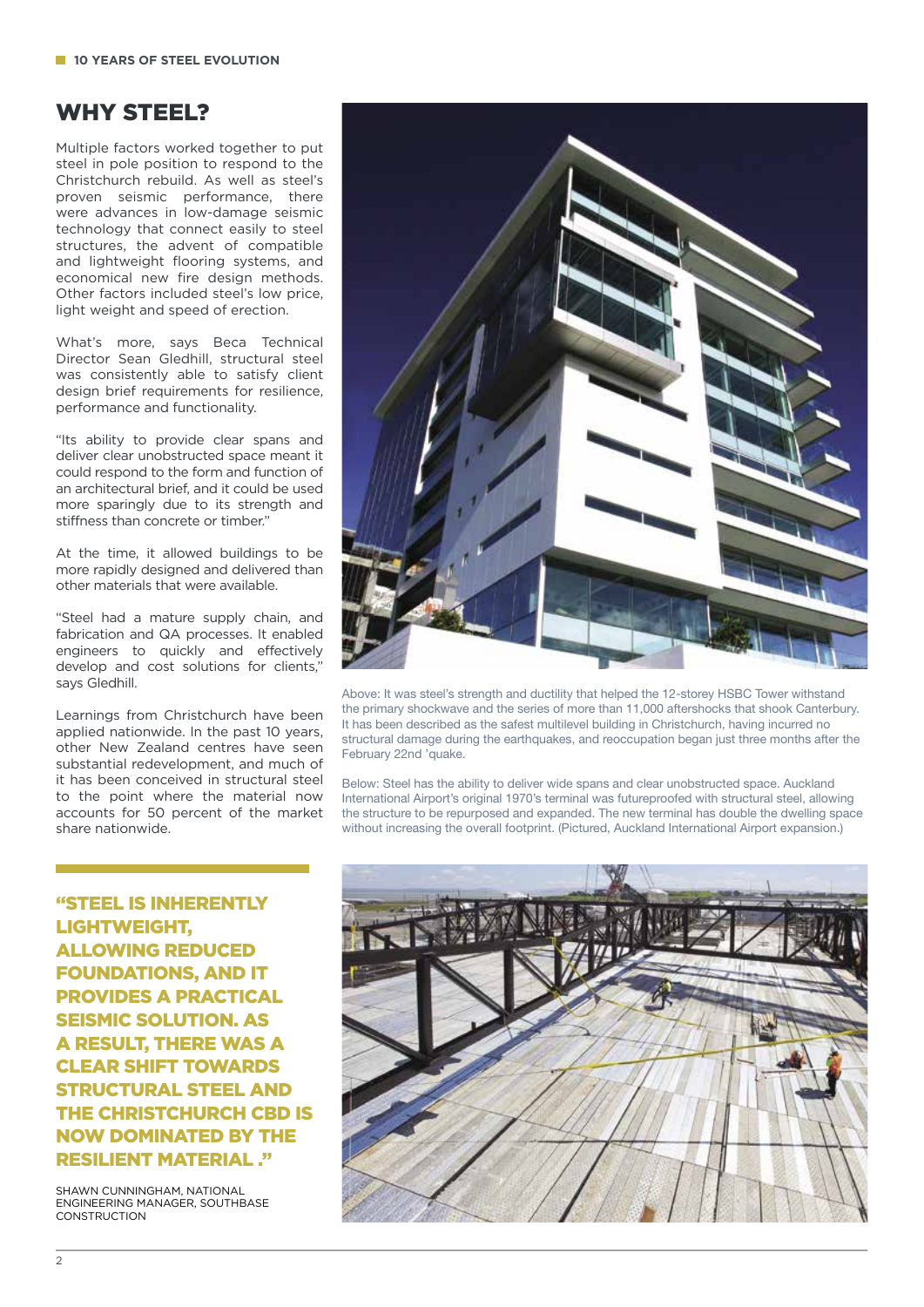#### RESILIENCE

"Resilience became the buzz word in the wake of the Canterbury earthquakes," says Mitchel Cantlon, Associate Principal, Warren and Mahoney.

Organisations across the board – institutional, public and private – want design-led outcomes that are enduring, sustainable and resilient.

"They want structural solutions that can withstand earthquakes, protecting the building's occupants and ensuring business continuity by minimising major damage and allowing rapid repair and reoccupation," says Cantlon.

Unsurprisingly, the earthquake had a huge impact on the uptake of lowdamage technology. According to MacRae, it provided an impetus to design structures that behave better than the nominal provisions in the Building Code.

"The term 'low damage' was coined in New Zealand yet the industry has struggled to clearly articulate what the term means. In its formative years it was a structure that had almost no damage and could be used soon after a major shaking event. This could also be achieved with easily replaceable devices that acted in a reliable way and protected the structure. Post-Canterbury, the need to have a lowdamage building as a whole was emphasised. It relates not just to the structural framing, but also to the floor slab, foundation and the nonskeletal elements within the system such as internal partitions, ceilings, piping and façade components," says MacRae.

Importantly, he says, engineers are only required to design buildings for life safety, otherwise known as a 'codeminimum approach'. A low-damage design goes beyond that to satisfy a client's desire for economical and dependable buildings that can be quickly repaired post-earthquake and allow owners and tenants to reoccupy a building soon after.

Part of the attraction of structural steel is the low-damage solutions it offers. "This is thanks to steel's ability to undergo large earthquake-induced deformations in a controlled and predictable manner," says MacRae.

It's quite a task for engineers to consider the range of earthquakes that might occur within a 40km radius that are understood to substantially affect buildings, says Gledhill. "The Building Code helps engineers to design for this but to conceive a building that can be quickly and easily returned to service is not a straightforward task."

Gledhill says it's pleasing to see engineers improve their knowledge and the uptake of low-damage technology has continued to grow. The Ministry of Business, Innovation and Employment (MBIE) is working with industry to produce a low-damage design guide to assist engineers to understand how to appropriately deploy the technology.

Structural steel solutions have come to the fore with new low-damage technologies.

"Whether it's the primary component or part of a hybrid structure, steel is always able to play a key role by being more reliable and dependable than other materials. It offers more certainty to engineers and is used in locations where earthquakes are known to generate damage and it's desirable to dissipate energy," says Gledhill.

"The rebuild offered the opportunity to try new things," says MacRae, adding that clients wanted a point of difference, so various systems were installed in different buildings. New steel buildings boast a range of lateral load-resisting systems, including buckling restrained braced (BRB) frames, momentresisting frames, eccentrically braced frames, concentrically braced frames and rocking steel frames. Most new base-isolated buildings are supporting steel superstructures, while BRB frames feature in nearly 40 percent of the total new constructed floor area of non-base-isolated buildings.

"THE LOW-DAMAGE APPROACH WILL HAVE HUGE SOCIETAL BENEFITS AND LEAD TO BUSINESS CONTINUITY, LOWER REPAIR COSTS AND THE ABSENCE OF RELOCATION COSTS."

PROFESSOR GREGORY MACRAE, CIVIL & NATURAL RESOURCES ENGINEERING, UNIVERSITY OF CANTERBURY



Above: Investment in fabrication technology and workshops, and the modern approach of simple bolted connections, has improved productivity in New Zealand's structural steel industry.

Right: Rather than viewing visible structural elements as an unwanted intrusion, exposed structural steel can lead to expressive design outcomes and provide visible reassurance to building occupants that they are in a safe and robust building.

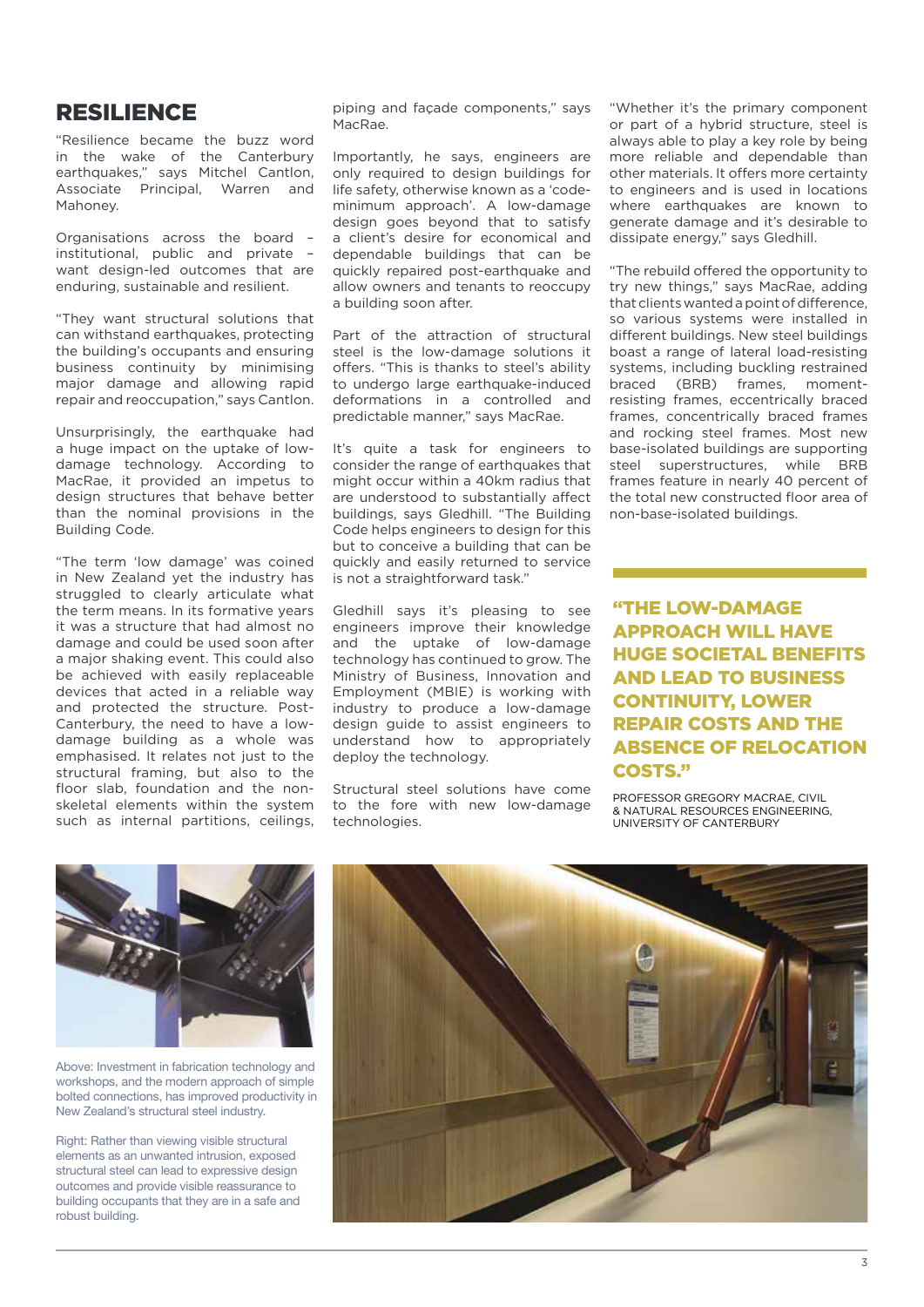In terms of the architecture, Cantlon says New Zealand's more rigorous seismic requirements haven't radically changed how architects design buildings, but it's sharpened architects' understanding of the structural intent and made them more attuned to what engineers want to achieve.

"A direct result is that we have to accommodate more visible structural elements when using steel," says Cantlon. "Rather than viewing the structure as an unwanted intrusion, it can lead to expressive design outcomes and, at the same time, provide visible reassurance to building occupants that they are in a safe and robust building."

Another big change in the last 10 years is the advent of retrofitting structures for earthquake strengthening purposes.

Many hundreds of buildings were lost to the earthquakes – they either collapsed as a result or were deemed unsafe and had to be demolished. But thousands of buildings that fall far short of current standards remain standing around the country. These buildings must be upgraded to be safer and more resilient, in line with the stringent new National Building Standards.

"So, there has been a big move towards the use of steel for earthquake strengthening applications – steel is an integral part of retrofitting and upgrading existing buildings to meet the new standards, which would otherwise have to be demolished," says Cantlon. "This is especially important in preserving heritage buildings, the Christchurch Town Hall being a prime example where structural steel bracing has been sympathetically incorporated to preserve an important piece of our cultural heritage."

Adaptive reuse is another emerging trend, whereby a building's life is extended by altering, upgrading and renovating it to suit a range of new uses.

"Adaptive reuse is an exciting space and one of increasing interest to developers as they look at the development potential of existing building stock. Older commercial buildings that are no longer considered suitable as A-grade office space are being converted to residential apartments," says Cantlon. "Steel's inherent resilience, coupled with the ease with which the material is modified, makes structural steel ideally suited to this sustainable alternative to a new build."



the last 10 years is the advent of retrofitting structures for earthquake strengthening purposes. (Pictured, Chinese Embassy, Wellington.)



Below: Adaptive reuse is an emerging trend, whereby a building's life is extended by altering, upgrading and renovating it to suit a range of new uses. (Pictured, The CAB, Auckland, formerly the Civic Administration Building.)

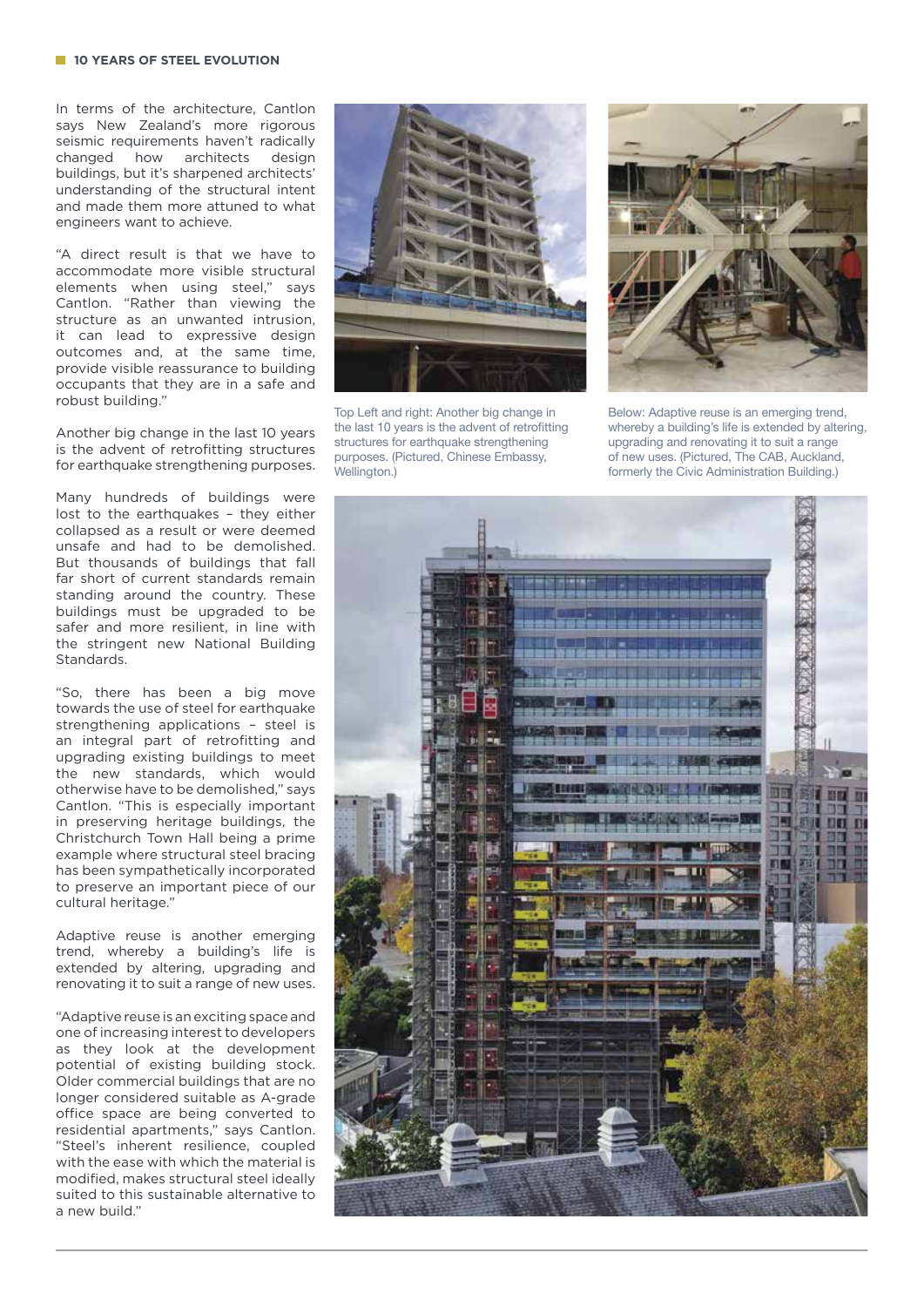

## COLLABORATION IN THE DRIVER'S SEAT

When the earthquake struck, the Christchurch construction industry was still mired by the effects of the global financial crisis. The downturn had put a damper on building projects in the commercial and industrial sectors nationwide.

"People were 'waiting and seeing'," says Frank Van Schaijik, Managing Director, John Jones Steel. "It took a couple of years post-earthquake for businesses to have the confidence to pursue their stalled growth plans. When that happened, demand in the construction industry shifted from assessment and repair work in the Garden City to new builds. By that time, however, the lull had taken its toll on local resources.

"For the steel construction market, it strengthened existing relationships and led to considerable collaboration between South and North Island structural steel contractors to deliver on Christchurch rebuild projects. It was a formula for success, which the industry has continued to adopt throughout the country."

Today, the North Island is particularly buoyant with significant growth in Auckland, Hamilton, Tauranga and Wellington, and the 127-strong network of structural steel fabricators is once again pooling resources to satisfy demand.

The structural steel industry has also embraced collaboration amongst the wider industry in the form of early contractor involvement (ECI). The approach has formalised what many in the industry were already doing. ECI allows subcontractors to add real value to the project from the get-go, by collaborating on the design with the consultants and lead contractor to explore buildability, timeframes and risk, and achieve the best outcome for the project.

"THE SCALE OF TODAY'S INDUSTRY HAS LED TO SPECIALISATION. TEN YEARS AGO THE INDUSTRY WAS CHARACTERISED BY ALL-ROUNDERS, INDIVIDUALS THAT COULD CUT THE STEEL, WELD AND ASSEMBLE IT, TAKE IT TO SITE AND ERECT IT. TODAY, WE HAVE DEDICATED STEEL FABRICATORS, WELDERS, SPRAY PAINTERS, CNC OPERATORS, DRAFTSMEN, TRUCK DRIVERS AND CRANE OPERATORS. THIS FOCUS HAS BUILT EXCELLENCE INTO OUR PROCESSES."

FRANK VAN SCHAIJIK, MANAGING DIRECTOR, JOHN JONES STEEL

### TECH SPEAK

Another impact of the earthquakes was the momentum it provided to initiatives already underway in the structural steel industry. One was the industry's investment in workshops and cuttingedge fabrication technology, which led to a significant increase in local structural steel fabrication capacity of 120,000 tonnes.

3D-modelling technology, too, has been a gamechanger. Digital design tools have evolved considerably in the past decade, enabling design consultants and structural steel contractors to produce and erect increasingly more complex structures and geometries. Building information modelling (BIM), for example, is becoming a default tool allowing architects, engineers and contractors to work collaboratively to achieve more sophisticated building outcomes. And BIM provides superior analysis that can fine tune a building design to eliminate waste where possible and produce highly efficient structures.

"The use of digital technology has had a huge influence on quality assurance and the design process. Even before the earthquakes, the structural steel industry was well ahead of the curve in its use of 3D modelling. Now, building information modelling is widespread in the industry, to the benefit of all," says Shawn Cunningham, National Engineering Manager, Southbase Construction.



Above: Digital design tools have evolved considerably in the past decade, enabling design consultants and structural steel contractors to produce and erect increasingly more complex structures.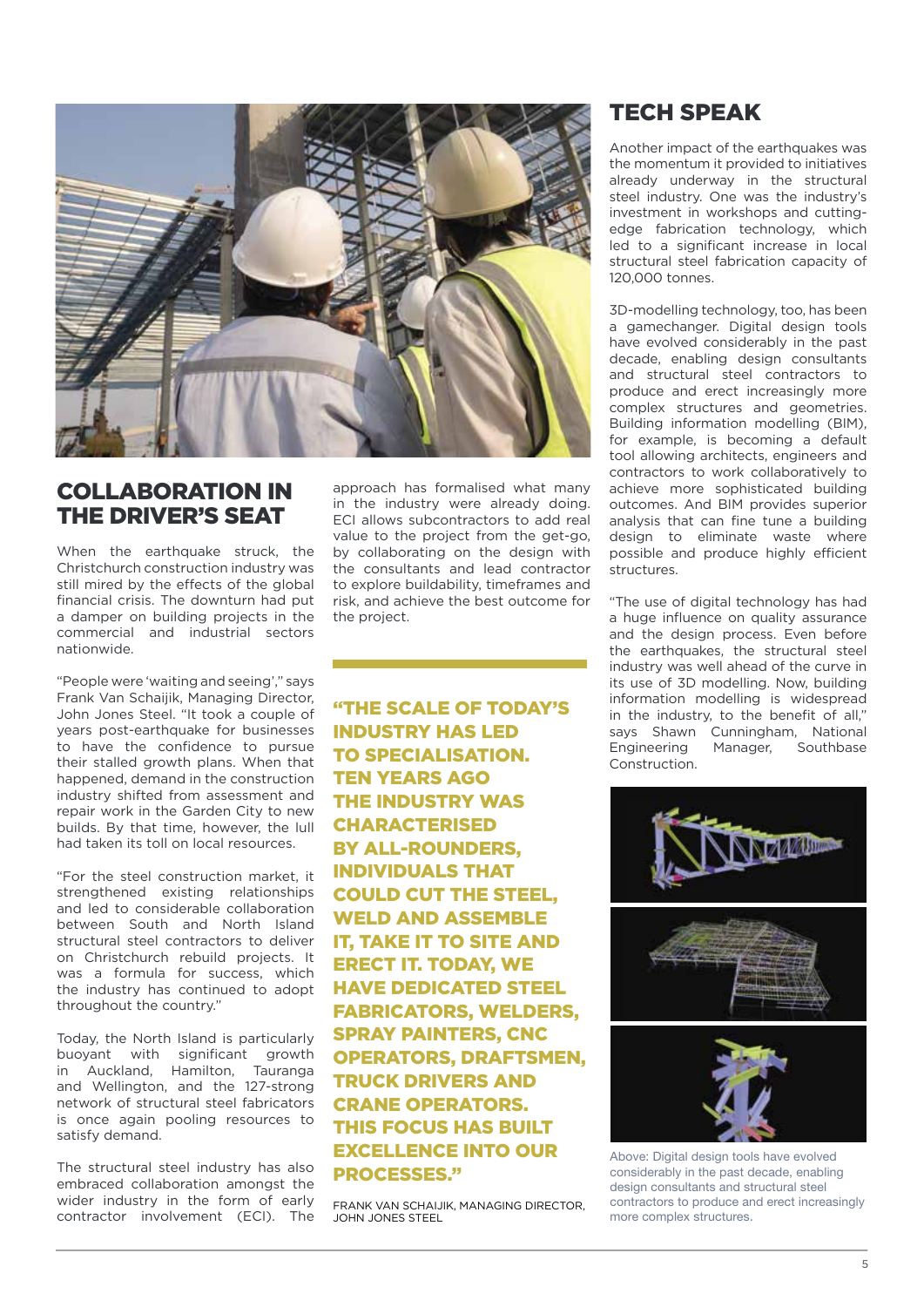

BIM provides clarity and certainty for all disciplines in the design and construct space by allowing the seamless transfer of design and detailing between all parties.

Another advance was the advent of offsite steel fabrication and its high degree of sequencing and programming. The steel can be designed, detailed and fabricated very early in the construction process.

"THE LOCAL STRUCTURAL STEEL INDUSTRY HAS BECOME MORE SOPHISTICATED AND INNOVATIVE IN ITS DELIVERY. WE ARE INCREASINGLY SEEING A HIGHER LEVEL OF **COLLABORATION** AND ENGAGEMENT DIRECTLY WITH STEEL SUBCONTRACTORS IN SEEKING EFFICIENT, HIGHLY ACCURATE DESIGN-LED OUTCOMES."

MITCHEL CANTLON, ASSOCIATE PRINCIPAL, WARREN AND MAHONEY

### QUALITY AND **COMPLIANCE**

Crucially, the earthquake, in conjunction with the 2010 Stadium Southland roof collapse, also ignited the structural steel industry's work in the quality and compliance space.

Steel Construction New Zealand's (SCNZ's) industry-led quality scheme, Steel Fabrication Certification (SFC), is a cornerstone of the industry's quality and compliance activities. Launched by the industry body in 2014, the scheme provides independent expert certification of New Zealand fabrication companies. Ninety percent of the sector's annual output is now delivered by SFC-qualified fabricators who manufacture structural steelwork to international best practice.

The Structural Steel Distributor Charter is the latest quality assurance initiative led by the structural steel industry. The Charter, which complements SFC, ensures that structural steel supplied to the local steel construction sector is sourced using best-practice procurement. It represents a mark of excellence for structural steel distributors in New Zealand.

These initiatives provide procurers and specifiers – such as engineers, architects and head contractors – with certainty of product quality and significantly reduced compliance risk. This is particularly important at a time when independent on-the-ground quality assurance of prefabricated

structural steel sections procured from low-cost offshore sources is difficult to achieve.

"The seismic code has changed considerably post-quake, and with it there is more governance regarding quality assurance (QA), from both a central and local government perspective. Testing procedures are far more advanced and the QA documentation is more robust," says Cunningham.

"It's not just ticking a box, it's actually making sure that those QA procedures are followed through and documented correctly across all parties involved in the design, build and compliance. It ensures that there is a paper trail so that it can be traced back to its source in the event that something does go awry."

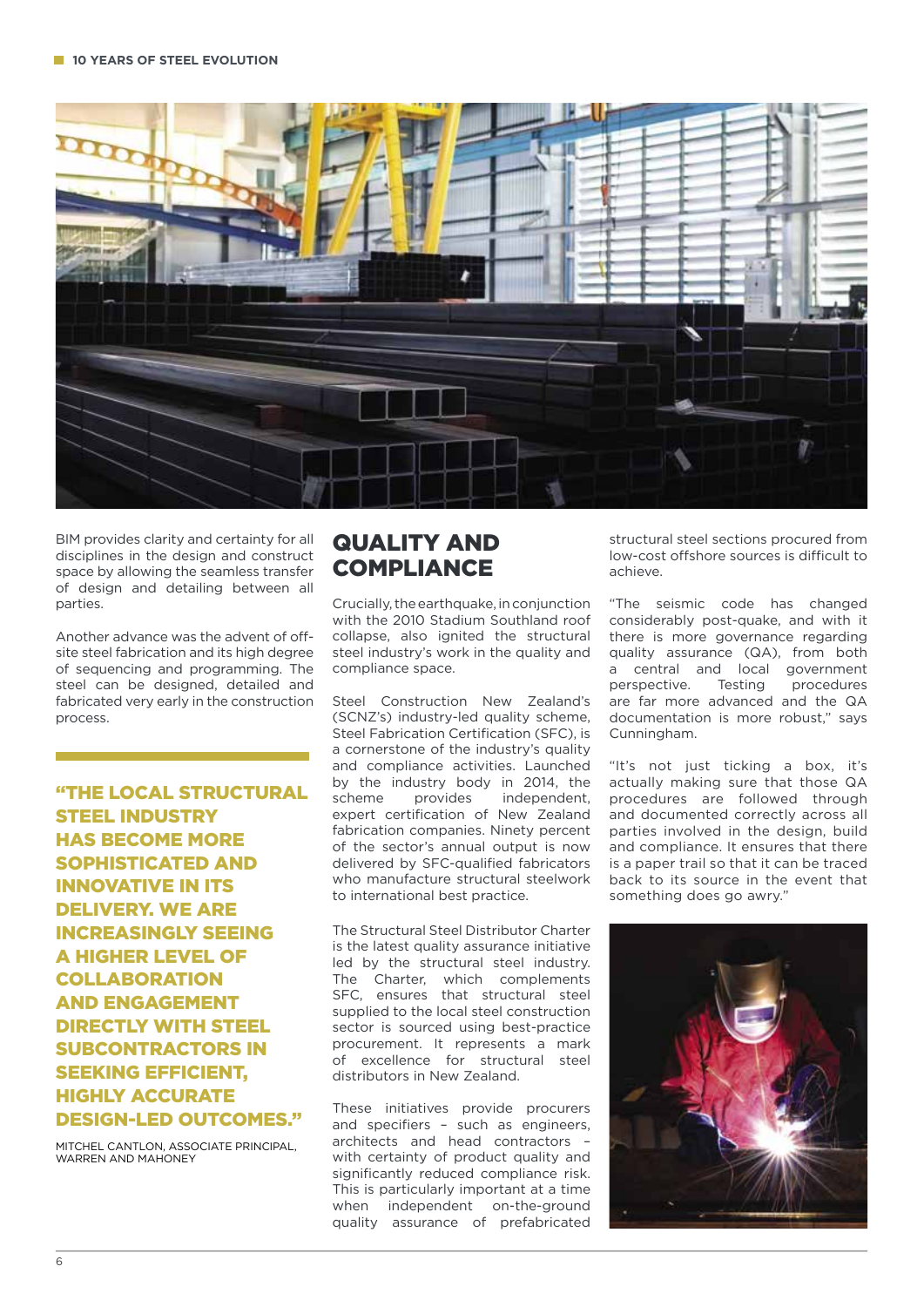#### WHAT'S NEXT?

"Society, our economy and reducing our future carbon footprint require the industry to consider recoverable, resilient buildings that perform beyond a code-nominal approach," says Gledhill. "The starting point will be MBIE's low-damage design guideline followed by its uptake by industry, future reviews, and ongoing research, knowledge gains and refinement."

The cost of resilient construction is the same or very slightly more than traditional building, so it is actually a matter of political will, argues MacRae.

"It doesn't need to be fancy; it doesn't need to be high tech. With new technology, it is simply important that it's robust and works in practice. Standardisation and quality assurance are essential, and industry players need to remain up to date in this space so they can build the best possible structures."

Several organisations are helping to provide the tools industry needs: SCNZ is doing its part by consulting closely with engineers and providing a large amount of design guidance to

assist building practitioners; the Heavy Engineering Research Association is developing sought-after design examples; the University of Canterbury offers a postgraduate course on advanced steel and composite construction, which describes new and emerging systems; and the University of Auckland and AUT are collaborating to provide resources in this space, including the delivery of a joint Structural Engineering Society New Zealand (SESOC) seminar.

Going forward, says Gledhill, it will be important that people are open minded, that they consider the benefits of any system and any material, and that they understand and adopt new technology that is fit for purpose.

"Buildings need to be developed with clearer intent around whole-of-life material use – how the structure will be designed, built, owned and operated. But more thought is needed to plan for their recycling and, importantly, recovery at the end of its life. Structural steel is a material that can be recycled and reused," says Gledhill.

"Reducing our aspirations and focusing on quality rather than quantity is part of the solution. It means doing what we do well, working smarter and using materials more efficiently. Steel has an important role to play."

"WHERE WE ARE ABLE, WE SHOULD ALWAYS TRY TO DO BETTER THAN CODE-MINIMUM SEISMIC PERFORMANCE – BEYOND LIFE SAFETY. A BUILDING IS MORE SUSTAINABLE IF IT IS RECOVERABLE AND OUR DESIGN RESPONSE SHOULD REFLECT THAT. THE BEST USE OF RESOURCES IS USING SOMETHING OVER AND OVER AGAIN. STEEL ENABLES THIS."

SEAN GLEDHILL, TECHNICAL DIRECTOR, BECA



Above: The structural steel elements of The CAB were found to be very sound. Reusing such a large portion of the building vastly reduces its carbon footprint. (Pictured, original 1950's steel in The CAB, Auckland.)

Right: Worldwide it is estimated that 90 percent of steel from demolition sites is returned to steel mills for recycling.